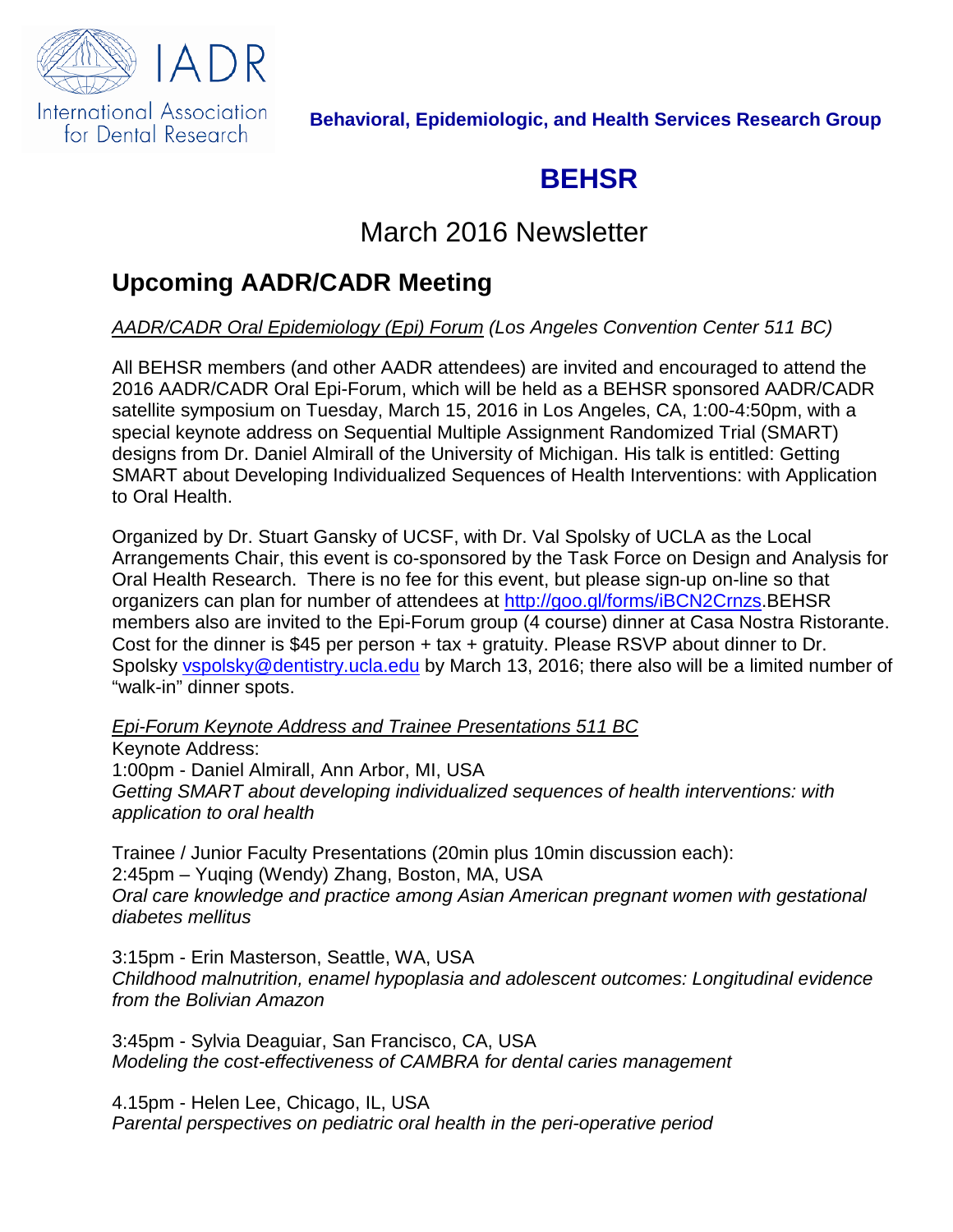### *AADR Oral and Poster Sessions*

*Please attend these BEHSR-sponsored events at the AADR/CADR meeting:*

- Barriers to Oral Health Care [\(Oral Session\)](https://aadr2016.zerista.com/event?event_order=start&event_page=1&owner=other&owner_id=1044774&track_id=7730), 2:30–4:00 PM, March 16, [511BC](https://aadr2016.zerista.com/viewer/5305?facet_id=11#939629)
- Caries Risk Factors and Prevention (Oral Session), 8:00-9:30 AM, March 17, [511BC](https://aadr2016.zerista.com/viewer/5305?facet_id=11#939629)
- Developmental Disorders, Hospitalization and Emergency Care (Oral Session), 10:45AM-12:45 PM, March 17, [511BC](https://aadr2016.zerista.com/viewer/5305?facet_id=11#939629)
- Dental Caries, Risk Factors and Sealants (Poster Session), 2:00-3:15 PM, March 17, [West Hall](https://aadr2016.zerista.com/viewer/5304?facet_id=11#940947)
- Health Literacy and Health Services Research (Poster Session), 3:30-4:45 PM, March 17, West Hall
- Periodontal Disease, Tooth Loss and Pregnancy (Oral Session), 8:00-9:30 AM, March 18, 511 BC
- Oral Health Related Quality of Life (Oral Session), 10:45 AM-12:15 PM, March 18, 511 BC
- Oral Health Related Behaviors (Poster Session), 2:00-3:45 PM, March 18, West Hall
- Hospitalization, Emergency Care, Diet, Oral Cancer and Disparities (Poster Session), 3:30-4:45 PM, March 18, West Hall
- Disparities, Health Literacy, and Oral Cancer (Oral Session), 8:00-9:30 AM, March 19, 511 BC
- Quality of Life and Practice-based Research (Poster Session), 10:45 AM 12:00 PM, March 19, West Hall

### *BEHSR Business/Informational Meeting at AADR*

BEHSR will hold an informational meeting on Thursday, March 17, from 5:00 – 6:00 PM in room 515A of the Los Angeles Convention Center, during the AADR conference, in anticipation of the official business meeting to be held at the IADR meeting in Korea. In addition to sharing of BEHSR news, we will have IADR Vice President Dr. Angus Walls as a speaker, as well as Dr. Jocelyne Feine, Editor of the new *Journal of Dental Research – Clinical & Translational Research* (JDR-CTR) journal.

### *BEHSR Reception at AADR*

The AADR meeting includes a joint reception involving BEHSR, GORG, and the Nutrition Scientific Group. The reception will be held immediately following the business meeting, on Thursday, March 17, from 6:00 – 7:00 PM in room 515A of the Los Angeles Convention Center. Please attend to see and network with friends and colleagues.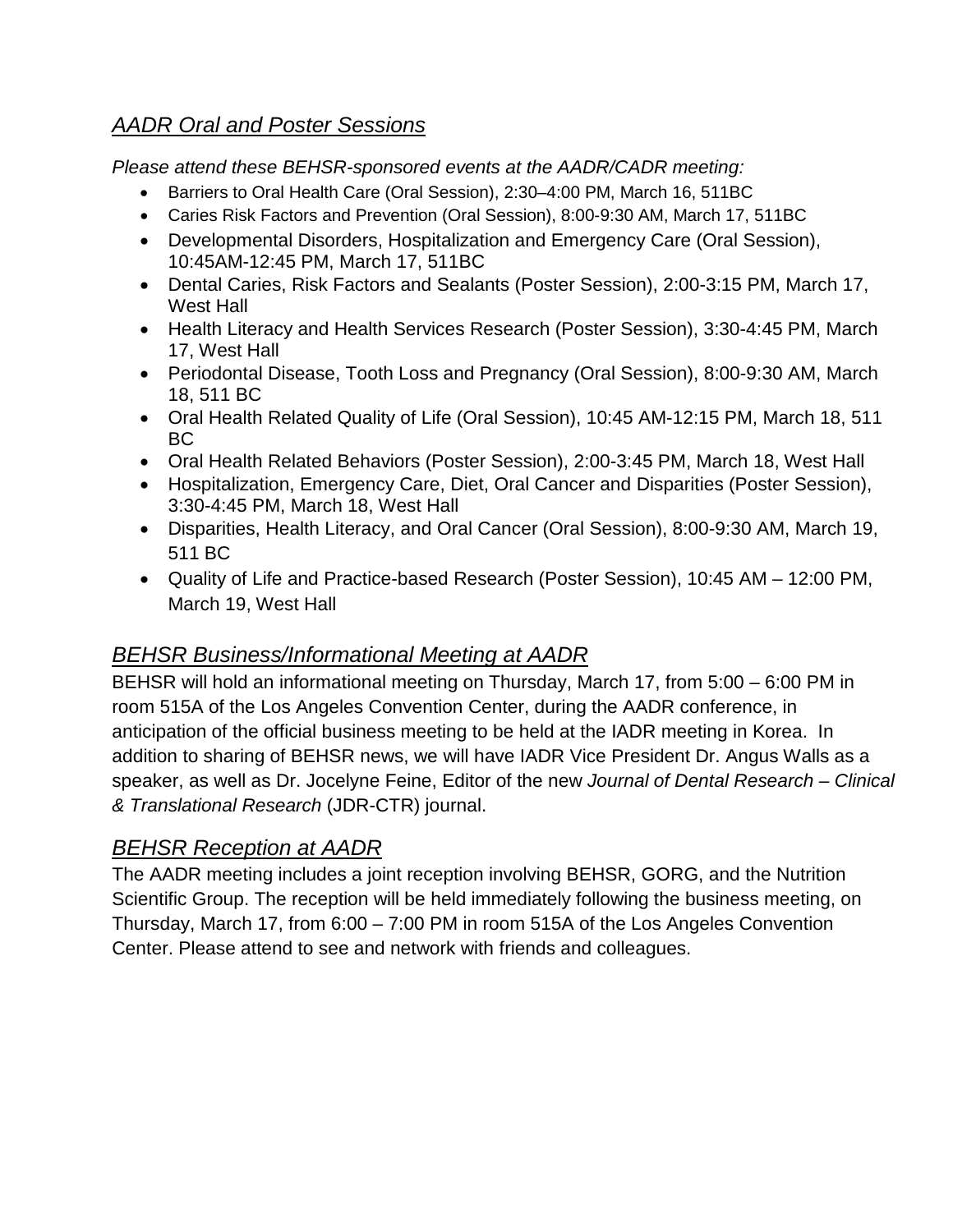## **Upcoming IADR Meeting**

#### *IADR Oral Epidemiology (Epi) Forum*

All BEHSR members (and other IADR attendees) are invited and encouraged to attend the 2016 IADR Oral Epi-Forum, which will be held as a BEHSR-sponsored AADR/CADR satellite symposium in Seoul on Tuesday, June 21, 2016, 1:00-4:00 PM. Organized by Lisa Jamieson and Woosung Sohn, there will be special keynote addresses by Belinda Nicolau (*Modelling oral cancer and HPV in the South East Asian context*) and Brenda Heaton (*Social Network Analysis as it applies to oral cancer and HPV*).

#### *BEHSR Keynote Addresses at IADR*

George Tsakos (University College London, England) *Academic Legacy of Aubrey Sheiham and Future Directions in Dental Research*

Jostein Grytten (University of Oslo, Norway) *Incentives and Remuneration Systems in Dental Services*

### *BEHSR-Sponsored Symposia at IADR*

#### *A Sociological/Anthropological Perspective on Oral Health Inequalities*

**Sponsored by:** Behavioral, Epidemiologic, and Health Services Research, Global Oral Health Inequalities Research Network, Oral Health Research

**Organizers:** Barry Gibson (University of Sheffield, United Kingdom), Rebecca Harris (University of Liverpool, Cheshire, United Kingdom) & Lisa Jamieson (University of Adelaide, SA, Australia)

#### *Advancing the Global Agenda for HPV and Oral Cancer*

**Sponsored by:** Oral Medicine & Pathology, Behavioral, Epidemiologic, and Health Services Research

**Organizers:** Saskia Estupinan-Day (Pan American Health Organization/WHO, Washington , MD, USA) & Eduardo Franco (Mcgill University, Montreal, Quebec, Canada)

#### *Dental Care-Related Fear/Anxiety Research: International Perspectives*

**Sponsored by:** Behavioral, Epidemiologic, and Health Services Research, Oral Health Research, Pediatric Oral Health Research

**Organizers:** Daniel W. McNeil (West Virginia University, Morgantown, USA) & Jason Mathew Armfield (Australian Research Centre for Population Oral Health, Adelaide)

#### *Oral Health Behavioral Initiatives that work for Global Indigenous Populations*

**Sponsored by:** Global Oral Health Inequalities Research Network, Behavioral, Epidemiological & Health Services Research, Oral Health Research, Women in Science **Network** 

**Organizers:** Judith Albino (University of Colorado, Aurora, USA) & Tamanna Tiwari (University of Colorado, Aurora, USA)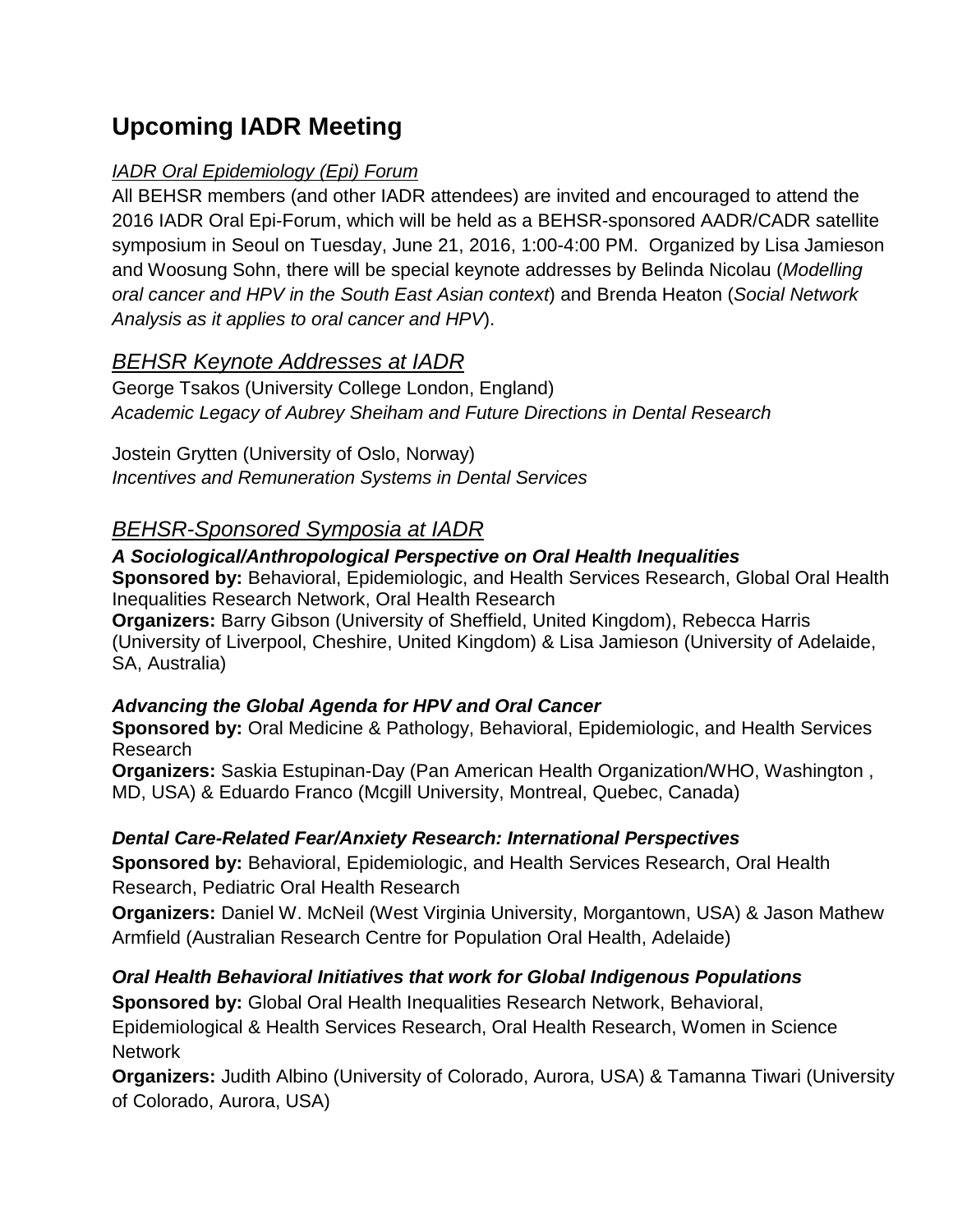#### *Retention of Teeth, Nutrition Status and Oral Health Related Quality of Life*

**Sponsored by:** Geriatric Oral Research, Behavioral, Epidemiologic, and Health Services Research, Nutrition Research

**Organizers:** Haiping Tan (The University of Adelaide, Australia) & Gerald John McKenna (Queens University Belfast, United Kingdom)

#### *Setting Standards for Measuring Inequalities in Oral Health*

**Sponsored by:** Global Oral Health Inequalities Research Network, Behavioral, Epidemiologic, and Health Services Research

**Organizers:** Georgios Tsakos (University College London, London, United Kingdom) & David Williams (Bart's and The London School of Medicine and Dentistry, England)

#### *BEHSR Awards to be presented at the IADR Meeting*

- IADR BEHSR Distinguished Scientist Award
- H. Trendley Dean Distinguished Scientist Award
- IADR Giddon Award for Distinguished Research in Behavioral Sciences
- IADR Aubrey Sheiham Award for Distinguished Research in Dental Public Health
- Lion Dental Student Research Award
- Outstanding student abstract award; pre-doctoral
- Outstanding student abstract award; post-doctoral
- Lois Cohen Student Travel Award

#### *Transition of BEHSR Officer at the IADR Meeting*

BEHSR officers will transition during the IADR meeting. Incoming officers and councillors include: Lisa Jamieson, Past President; Chris Okunseri, President; Dan McNeil President-Elect; Brenda Heaton, Secretary-Treasurer; Stuart Gansky/Kimon Divaris AADR Councilor/Alternate Councilor; George Tsakos/Belinda Nicolau, IADR Councilor/Alternate Councilor.

#### *BEHSR Business/Informational Meeting at IADR*

BEHSR will hold its official business meeting on Thursday, June 23, from 5:00 – 6:00 PM in the Coex Convention Center (room to be announced).

#### *BEHSR Reception at IADR*

The IADR meeting includes a reception which will be held immediately following the business meeting, on Thursday, June 23, from 6:00 – 7:00 PM in the same room (to be announced) as the business meeting in the Coex Convention Center. Please attend to see and network with friends and colleagues.